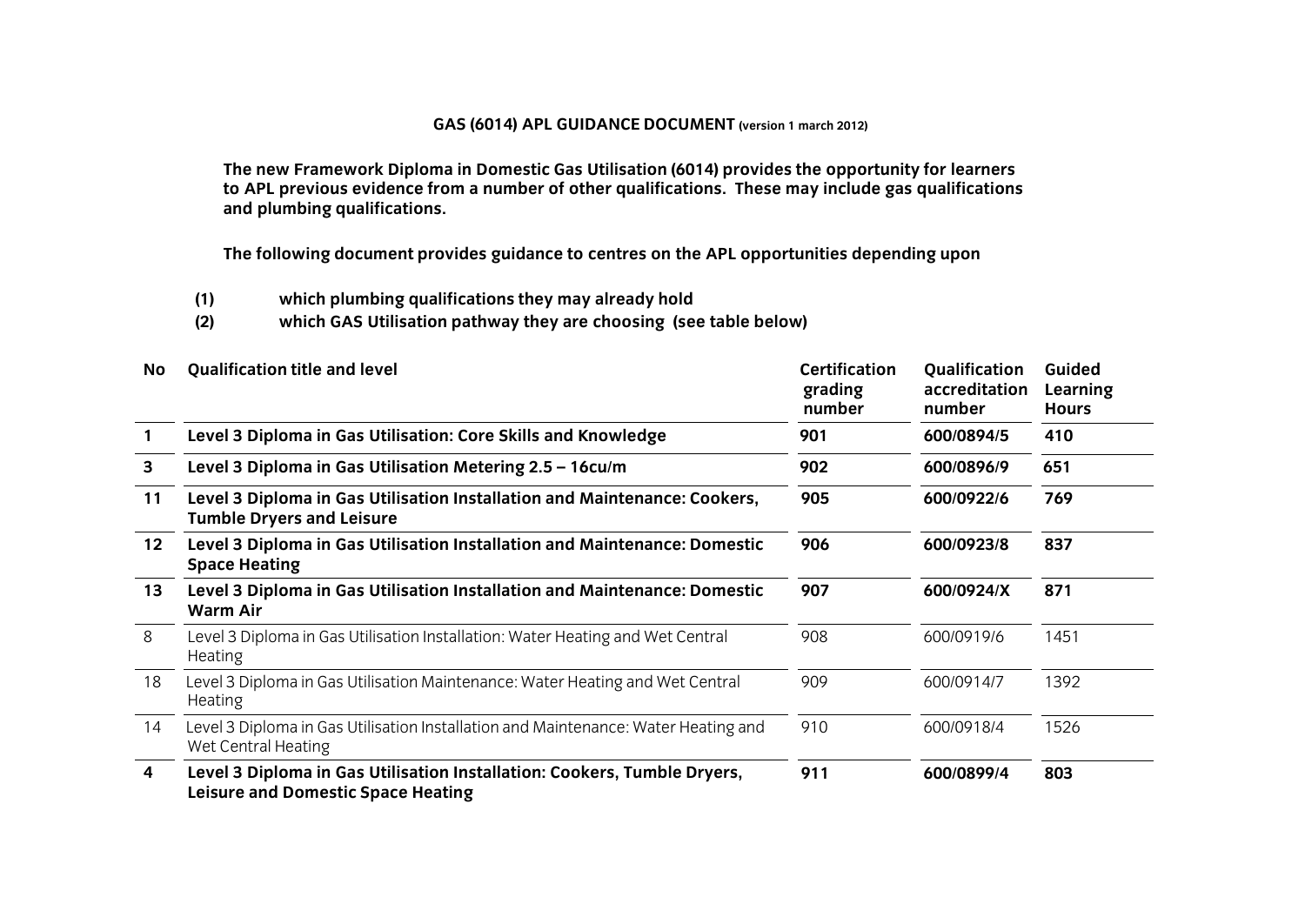| 15 <sub>1</sub> | Level 3 Diploma in Gas Utilisation Maintenance: Cookers, Tumble Dryers,<br><b>Leisure and Domestic Space Heating</b>                                                                        | 912 | 600/0917/2 | 803  |
|-----------------|---------------------------------------------------------------------------------------------------------------------------------------------------------------------------------------------|-----|------------|------|
| $\overline{ }$  | Level 3 Diploma in Gas Utilisation Installation and Maintenance: Cookers,<br><b>Tumble Dryers, Leisure and Domestic Space Heating</b>                                                       | 913 | 600/0910/X | 945  |
| 5               | Level 3 Diploma in Gas Utilisation Installation: Cookers, Tumble Dryers, Leisure,<br>Domestic Space Heating, Water Heating and Wet Central Heating                                          | 914 | 600/0905/6 | 1593 |
| 16              | Level 3 Diploma in Gas Utilisation Maintenance: Cookers, Tumble Dryers, Leisure,<br>Domestic Space Heating, Water Heating and Wet Central Heating                                           | 915 | 600/0916/0 | 1534 |
| 9               | Level 3 Diploma in Gas Utilisation Installation and Maintenance: Cookers, Tumble<br>Dryers, Leisure, Domestic Space Heating, Water Heating and Wet Central Heating                          | 916 | 600/0920/2 | 1810 |
| 6               | Level 3 Diploma in Gas Utilisation Installation: Cookers, Tumble Dryers, Leisure,<br>Domestic Space Heating, Water Heating, Wet Central Heating and Domestic Warm<br>Air                    | 917 | 600/0908/1 | 1647 |
| 17              | Level 3 Diploma in Gas Utilisation Maintenance: Cookers, Tumble Dryers, Leisure,<br>Domestic Space Heating, Water Heating, Wet Central Heating and Domestic Warm<br>Air                     | 918 | 600/0915/9 | 1588 |
| 10 <sup>°</sup> | Level 3 Diploma in Gas Utilisation Installation and Maintenance: Cookers, Tumble<br>Dryers, Leisure, Domestic Space Heating, Water Heating and Wet Central Heating<br>and Domestic Warm Air | 919 | 600/0921/4 | 1918 |
| $\mathbf{2}$    | Level 3 Diploma for Gas Emergency First Call Operative                                                                                                                                      | 920 | 600/0897/0 | 1316 |
| 19              | Level 3 Diploma in Gas Utilisation Maintenance: Cookers, Tumble Dryers, Leisure,<br>Domestic Space Heating, Water Heating, Limited Wet Central Heating and Domestic<br>Warm Air             | 924 | 600/2661/3 | 1580 |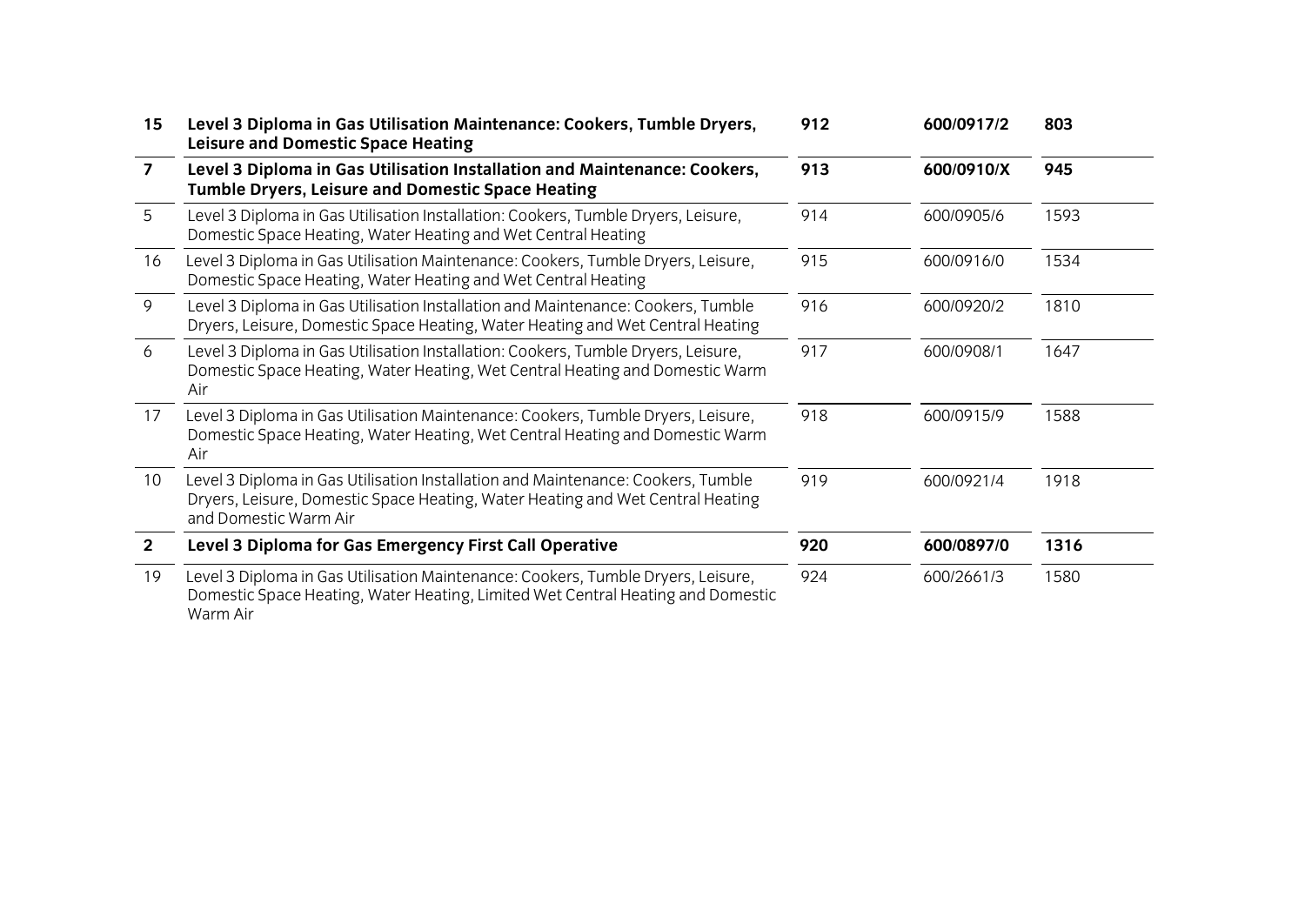## **Mapping from City & GuildsPlumbing qualifications into Gas Utilisation (6014)**

**The following pathways within the Gas Utilisation qualification DO NOT ALLOW learners to APL any previous plumbing units.**

| No            | <b>Qualification title and level</b>                                                                                           | <b>Certification</b><br>grading<br>number | <b>Qualification</b><br>accreditation<br>number | Guided<br>Learning<br><b>Hours</b> |
|---------------|--------------------------------------------------------------------------------------------------------------------------------|-------------------------------------------|-------------------------------------------------|------------------------------------|
|               | Level 3 Diploma in Gas Utilisation: Core Skills and Knowledge                                                                  | 901                                       | 600/0894/5                                      | 410                                |
| $\mathbf{3}$  | Level 3 Diploma in Gas Utilisation Metering 2.5 - 16cu/m                                                                       | 902                                       | 600/0896/9                                      | 651                                |
| 11            | Level 3 Diploma in Gas Utilisation Installation and Maintenance: Cookers, Tumble<br>Dryers and Leisure                         | 905                                       | 600/0922/6                                      | 769                                |
| 12            | Level 3 Diploma in Gas Utilisation Installation and Maintenance: Domestic Space<br>Heating                                     | 906                                       | 600/0923/8                                      | 837                                |
| 13            | Level 3 Diploma in Gas Utilisation Installation and Maintenance: Domestic Warm<br>Air                                          | 907                                       | 600/0924/X                                      | 871                                |
| 4             | Level 3 Diploma in Gas Utilisation Installation: Cookers, Tumble Dryers, Leisure and<br>Domestic Space Heating                 | 911                                       | 600/0899/4                                      | 803                                |
| 15            | Level 3 Diploma in Gas Utilisation Maintenance: Cookers, Tumble Dryers, Leisure<br>and Domestic Space Heating                  | 912                                       | 600/0917/2                                      | 803                                |
| 7             | Level 3 Diploma in Gas Utilisation Installation and Maintenance: Cookers, Tumble<br>Dryers, Leisure and Domestic Space Heating | 913                                       | 600/0910/X                                      | 945                                |
| $\mathcal{P}$ | Level 3 Diploma for Gas Emergency First Call Operative                                                                         | 920                                       | 600/0897/0                                      | 1316                               |
|               |                                                                                                                                |                                           |                                                 |                                    |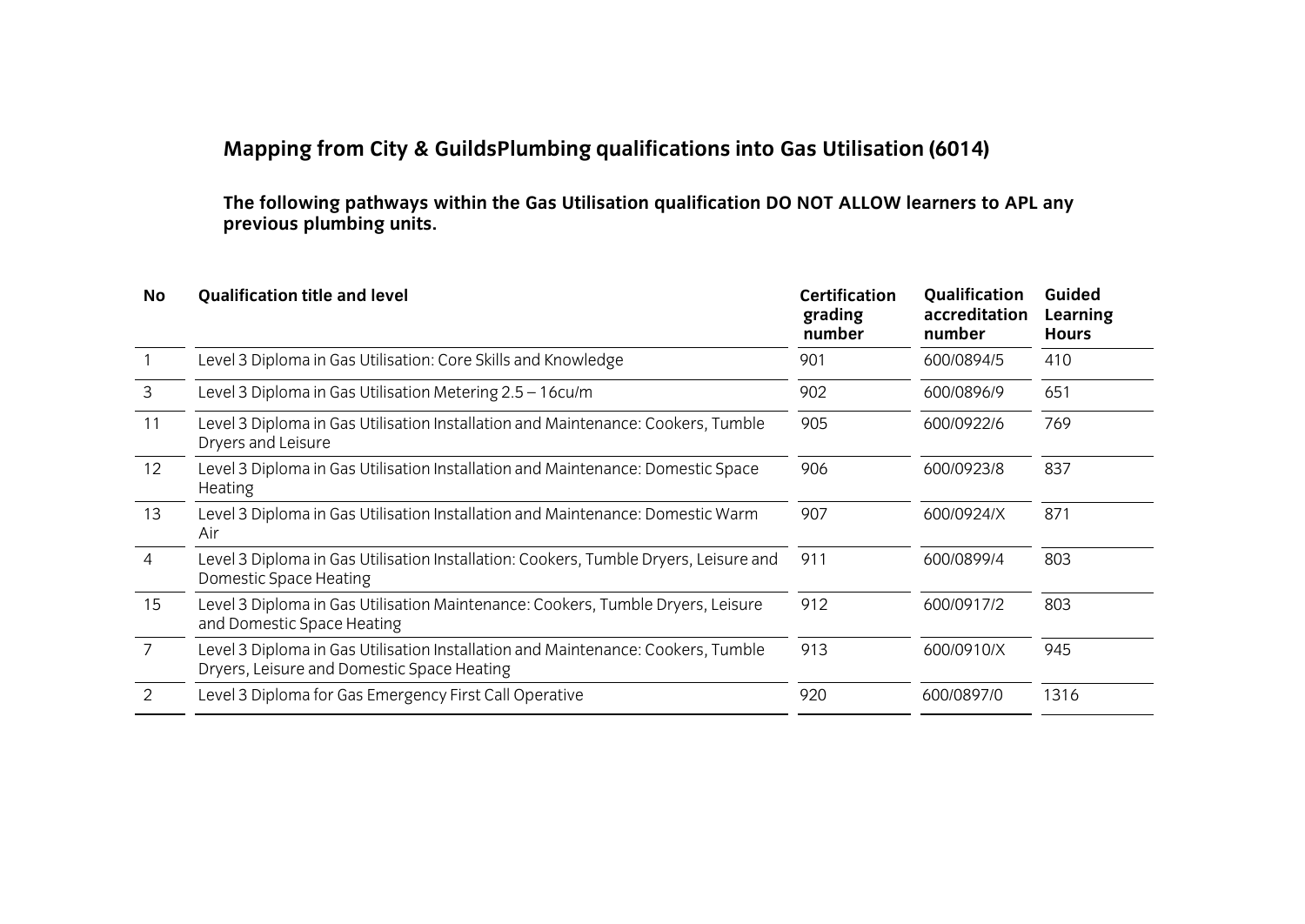**The following pathways within the Gas Utilisation qualification DO ALLOW learners to APL any providence from plumbing units on the specifications** of the specific guidance can be specific the specific guidance can be specific guidance can be specific guidance can be specific guidance can be specific guidance can **found against each pathway.**

| <b>No</b> | <b>Qualification title and level</b>                                                                                                                                                        | <b>Certification</b><br>grading<br>number | Qualification<br>accreditation<br>number | Guided<br><b>Learning</b><br><b>Hours</b> |
|-----------|---------------------------------------------------------------------------------------------------------------------------------------------------------------------------------------------|-------------------------------------------|------------------------------------------|-------------------------------------------|
| 8         | Level 3 Diploma in Gas Utilisation Installation: Water Heating and Wet Central<br>Heating                                                                                                   | 908                                       | 600/0919/6                               | 1451                                      |
| 18        | Level 3 Diploma in Gas Utilisation Maintenance: Water Heating and Wet Central<br>Heating                                                                                                    | 909                                       | 600/0914/7                               | 1392                                      |
| 14        | Level 3 Diploma in Gas Utilisation Installation and Maintenance: Water Heating and<br>Wet Central Heating                                                                                   | 910                                       | 600/0918/4                               | 1526                                      |
| 5         | Level 3 Diploma in Gas Utilisation Installation: Cookers, Tumble Dryers, Leisure,<br>Domestic Space Heating, Water Heating and Wet Central Heating                                          | 914                                       | 600/0905/6                               | 1593                                      |
| 16        | Level 3 Diploma in Gas Utilisation Maintenance: Cookers, Tumble Dryers, Leisure,<br>Domestic Space Heating, Water Heating and Wet Central Heating                                           | 915                                       | 600/0916/0                               | 1534                                      |
| 9         | Level 3 Diploma in Gas Utilisation Installation and Maintenance: Cookers, Tumble<br>Dryers, Leisure, Domestic Space Heating, Water Heating and Wet Central Heating                          | 916                                       | 600/0920/2                               | 1810                                      |
| 6         | Level 3 Diploma in Gas Utilisation Installation: Cookers, Tumble Dryers, Leisure,<br>Domestic Space Heating, Water Heating, Wet Central Heating and Domestic Warm<br>Air                    | 917                                       | 600/0908/1                               | 1647                                      |
| 17        | Level 3 Diploma in Gas Utilisation Maintenance: Cookers, Tumble Dryers, Leisure,<br>Domestic Space Heating, Water Heating, Wet Central Heating and Domestic Warm<br>Air                     | 918                                       | 600/0915/9                               | 1588                                      |
| 10        | Level 3 Diploma in Gas Utilisation Installation and Maintenance: Cookers, Tumble<br>Dryers, Leisure, Domestic Space Heating, Water Heating and Wet Central Heating<br>and Domestic Warm Air | 919                                       | 600/0921/4                               | 1918                                      |
| 19        | Level 3 Diploma in Gas Utilisation Maintenance: Cookers, Tumble Dryers, Leisure,<br>Domestic Space Heating, Water Heating, Limited Wet Central Heating and Domestic<br>Warm Air             | 924                                       | 600/2661/3                               | 1580                                      |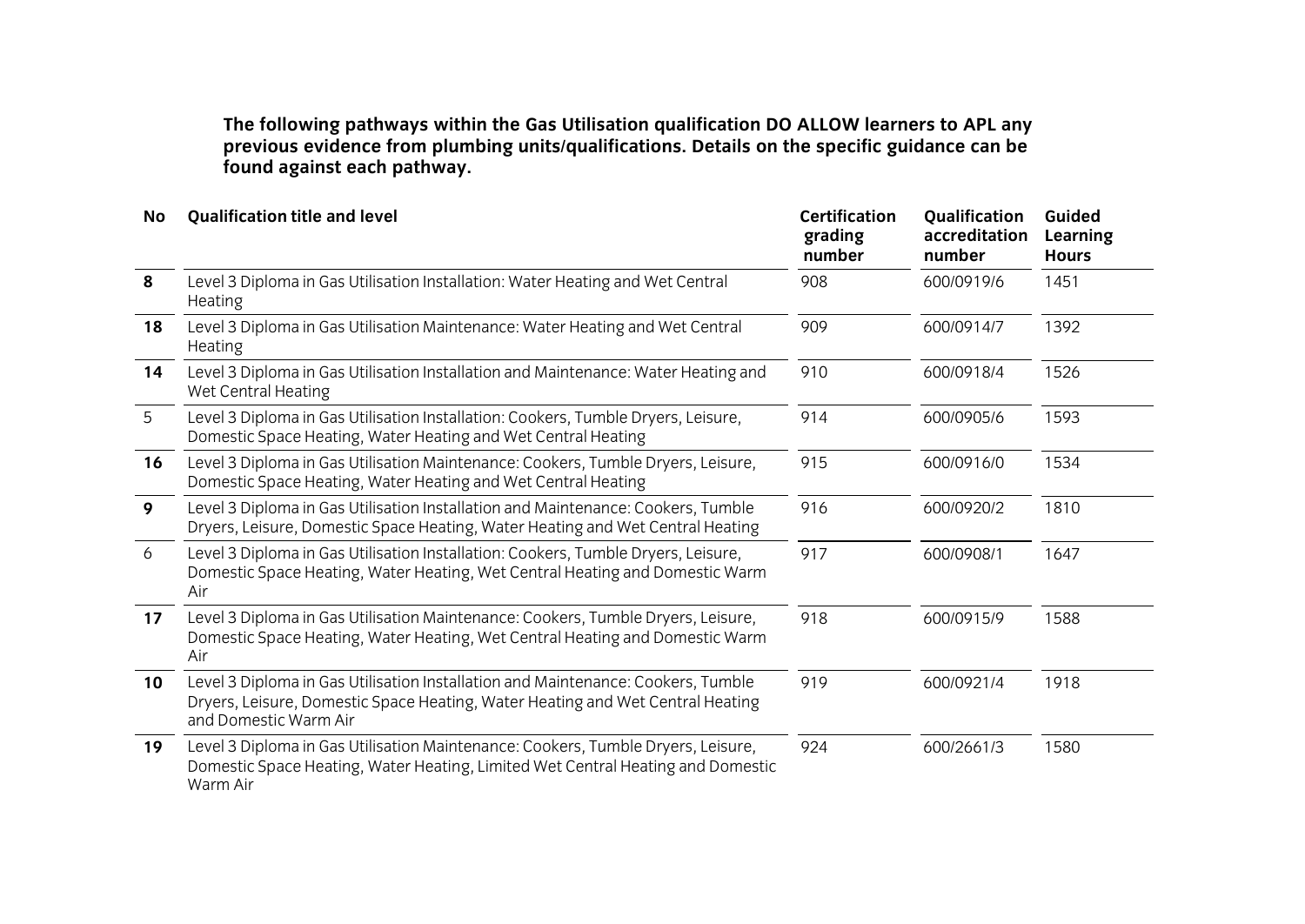5. Level 3 Diploma in Gas Utilisation Installation: Cookers, Tumble Dryers, Leisure, Domestic Space Heating, Water Heating and Wet Central Heating

| <b>Unit</b><br>accreditation<br>number | <b>City &amp; Guilds</b><br>unit number | <b>Unit title</b>                                                                                                                  | Credit<br>value | 6129<br>L2 | 6129<br>L <sub>3</sub> | 6089<br>L2     | 6089<br>L <sub>3</sub> | 6189<br>L2                    | 6189<br>L3                |
|----------------------------------------|-----------------------------------------|------------------------------------------------------------------------------------------------------------------------------------|-----------------|------------|------------------------|----------------|------------------------|-------------------------------|---------------------------|
| J/502/8465                             | 322                                     | Water compulsory core unit                                                                                                         | 13              | <b>NO</b>  | <b>NO</b>              | <b>NO</b>      | <b>NO</b>              | <b>NO</b>                     | APL                       |
| H/602/2697                             | 203/003                                 | Understand and apply domestic<br>cold water system installation<br>and maintenance techniques                                      | 8               | <b>NO</b>  | APL                    | APL            | APL                    | APL (unit 206 in<br>plumbing) | <b>APL</b>                |
| F/602/2884                             | 204/004                                 | Understand and apply domestic<br>hot water system installation<br>and maintenance techniques                                       | 8               | <b>NO</b>  | APL                    | <b>APL</b>     | APL                    | APL (unit 207 in<br>plumbing) | <b>APL</b>                |
| Y/602/2888                             | 205/005                                 | Understand and apply domestic<br>central heating system<br>installation and maintenance<br>techniques                              | 10              | <b>NO</b>  | <b>APL</b>             | <b>APL</b>     | <b>APL</b>             | APL (208 in<br>plumbing)      | <b>APL</b>                |
| K/502/8930                             | 323/023                                 | Understand and apply domestic<br>cold water systems installation,<br>maintenance, commissioning<br>and servicing techniques        | 9               | <b>NO</b>  | APL                    | N <sub>O</sub> | APL                    | <b>NO</b>                     | APL (UNIT<br>302 IN 6189) |
| K/502/9155                             | 324/024                                 | Understand and apply domestic<br>hot water systems installation,<br>maintenance, commissioning<br>and servicing techniques         | 9               | <b>NO</b>  | APL                    | N <sub>O</sub> | APL                    | <b>NO</b>                     | APL (UNIT<br>303 in 6189) |
| M/502/9156                             | 325/025                                 | Understand and apply domestic<br>central heating system<br>installation, maintenance,<br>commissioning and servicing<br>techniques | 12              | <b>NO</b>  | APL                    | <b>NO</b>      | APL                    | <b>NO</b>                     | APL (UNIT<br>304 IN 6189) |
| R/602/2971                             | 206                                     | Install and maintain domestic<br>heating systems                                                                                   | $\overline{4}$  | <b>NO</b>  | <b>NO</b>              | APL            | APL                    | YES (UNIT 222<br>IN 6189)     | APL                       |
| A/502/8933                             | 326                                     | Install, commission, service and<br>maintain domestic plumbing and<br>heating systems                                              | 3               | <b>NO</b>  | <b>NO</b>              | <b>NO</b>      | APL                    | YES (UNIT 306<br>IN 6189)     | <b>APL</b>                |

**Learner already has the following qualification**

In the past 3 years. In the table you will see the following statements which indicates whether there is any APL or not in the past 3 years. In the table you will see the following statements which indicates whether there is any APL or not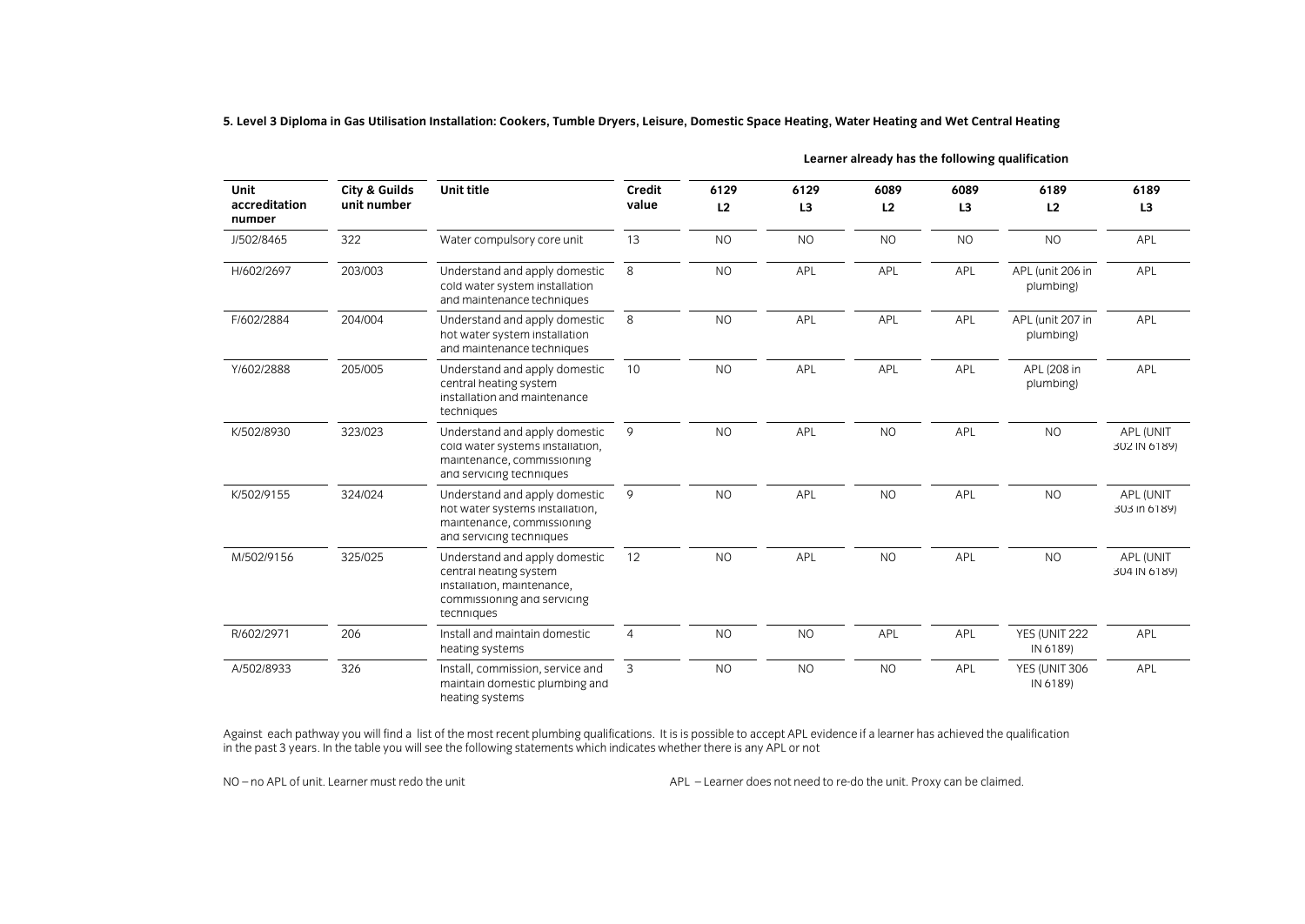6. Level 3 Diploma in Gas Utilisation Installation: Cookers, Tumble Dryers, Leisure, Domestic Space Heating, Water Heating, Wet Central Heating and<br>Domestic Warm Air

| <b>Unit</b><br>accreditation<br>numper | <b>City &amp; Guilds</b><br>unit number | Unit title                                                                                                                         | Credit<br>value | 6129<br>L2 | 6129<br>L3 | 6089<br>L2 | 6089<br>L <sub>3</sub> | 6189<br>L2                    | 6189<br>L <sub>3</sub>    |
|----------------------------------------|-----------------------------------------|------------------------------------------------------------------------------------------------------------------------------------|-----------------|------------|------------|------------|------------------------|-------------------------------|---------------------------|
| H/602/2697                             | 203/003                                 | Understand and apply domestic<br>cold water system installation<br>and maintenance techniques                                      | 8               | <b>NO</b>  | APL        | APL        | APL                    | APL (unit 206 in<br>plumbing) | APL                       |
| F/602/2884                             | 204/004                                 | Understand and apply domestic<br>hot water system installation<br>and maintenance techniques                                       | 8               | <b>NO</b>  | APL        | APL        | APL                    | APL (unit 207 in<br>plumbing) | APL                       |
| Y/602/2888                             | 205/005                                 | Understand and apply domestic<br>central heating system<br>installation and maintenance<br>techniques                              | 10              | <b>NO</b>  | APL        | APL        | APL                    | APL (208 in<br>plumbing)      | APL                       |
| K/502/8930                             | 323/023                                 | Understand and apply domestic<br>cold water systems installation.<br>maintenance, commissioning<br>and servicing techniques        | 9               | NO.        | <b>APL</b> | <b>NO</b>  | APL                    | <b>NO</b>                     | APL (UNIT<br>302 IN 6189) |
| K/502/9155                             | 324/024                                 | Understand and apply domestic<br>hot water systems installation,<br>maintenance, commissioning<br>and servicing techniques         | 9               | <b>NO</b>  | APL        | <b>NO</b>  | APL                    | <b>NO</b>                     | APL (UNIT<br>303 in 6189) |
| M/502/9156                             | 325/025                                 | Understand and apply domestic<br>central heating system<br>installation, maintenance,<br>commissioning and servicing<br>techniques | 12              | <b>NO</b>  | APL        | <b>NO</b>  | APL                    | <b>NO</b>                     | APL (UNIT<br>304 IN 6189) |
| R/602/2971                             | 206                                     | Install and maintain domestic<br>heating systems                                                                                   | $\overline{4}$  | <b>NO</b>  | <b>NO</b>  | APL        | APL                    | YES (UNIT 222<br>IN 6189)     | APL                       |
| A/502/8933                             | 326                                     | Install, commission, service and<br>maintain domestic plumbing and<br>heating systems                                              | 3               | <b>NO</b>  | NO         | <b>NO</b>  | APL                    | YES (UNIT 306<br>IN 6189)     | <b>APL</b>                |
| T/502/9157                             | 327/027                                 | Understand and carry out<br>electrical work on domestic<br>plumbing and heating systems.                                           | 12              | <b>NO</b>  | <b>YES</b> | <b>NO</b>  | APL                    | YES (UNIT 305<br>IN 6189)     | APL                       |

**Learner already has the following qualification**

In the past 3 years. In the table you will see the following statements which indicates whether there is any APL or not in the past 3 years. In the table you will see the following statements which indicates whether there is any APL or not

plumbing and heating systems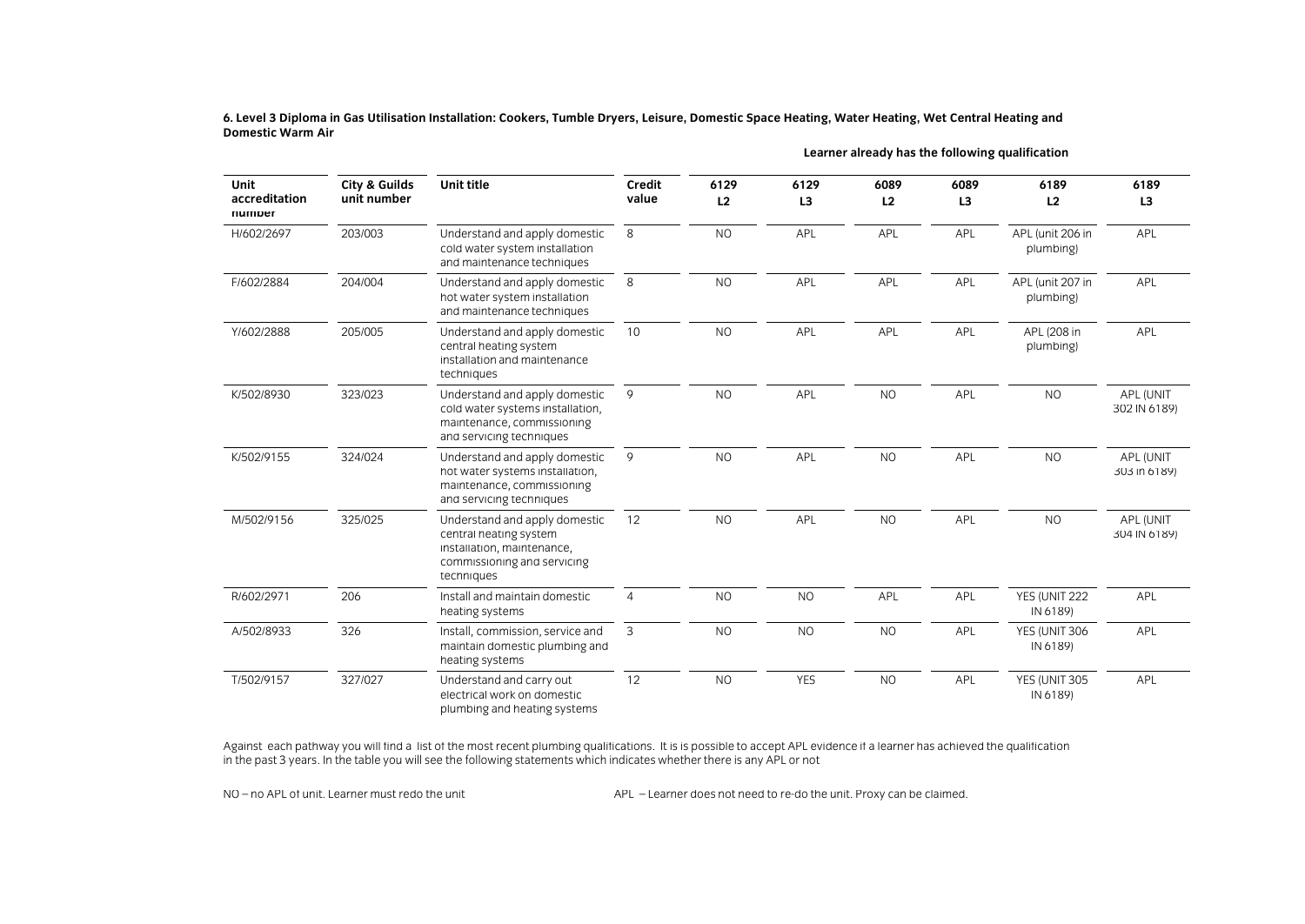**8. Level 3 Diploma in Gas Utilisation Installation: Water Heating and Wet Central Heating**.

Unit accreditation **City & Unit title** Credit 6129 6129 6089 6089 6189 6189 **number value 6129 6129 6089 6089 6189 6189 numper number** J/502/8465 322 Water compulsory core unit 13 NO NO NO NO NO APL H/602/2697 203/003 Understand and apply domestic 8 NO APL APL APL APL (unit 206 APL and maintenance techniques F/602/2884 204/004 Understand and apply domestic 8 NO APL APL APL APL (unit 207 APL Understand and apply domestic and maintenance techniques Y/602/2888 205/005 Understand and apply domestic 10 NO APL APL APL APL (208 in APL Understand and apply domestic installation and maintenance techniques K/502/8930 323/023 Understand and apply domestic 9 NO APL NO APL NO APL NO APL NO APL NO APL (UNIT Understand and apply domestic  $m$ aintenance, commissioning and servicing techniques K/502/9155 324/024 Understand and apply domestic 9 NO APL NO APL NO APL NO APL NO APL (UNIT Understand and apply domestic maintenance, commissioning and servicing techniques M/502/9156 325/025 Understand and apply domestic 12 NO APL NO APL NO APL NO APL NO APL NO APL NO APL (UNIT Understand and apply domestic N<sub>O</sub> APL **NO** APL **NO** installation, maintenance. commissioning and servicing techniques  $\overline{4}$ R/602/2971 206 Install and maintain domestic **NO** N<sub>O</sub> APL API YES (UNIT APL R/602/297 IN 61891 2002 INStall and maintain domestic 4 NO NO NO NO NO NO APPLE AND MAINTAIN AND MAINTAIN AND MAINTAIN AND MAINTAIN AND MAINTAIN AND MAINTAIN AND MAINTAIN AND MAINTAIN AND MAINTAIN AND MAINTAIN AND MAINTAIN <u>heating systems</u> 222 Inc. 222 Inc. 222 Inc. 222 Inc. 222 Inc. 222 Inc. 223 Inc. 223 Inc. 223 Inc. 223 Inc. 223 Inc. 223 Inc. 223 Inc. 223 Inc. 223 Inc. 223 Inc. 223 Inc. 223 Inc. 223 Inc. 223 Inc. 223 Inc. 223 Inc. 223 In A/502/8933 326 Install, commission, service and 3 NO NO NO NO APL THE YES (UNIT APL YES (UNIT Maintain domestic plumbing and 199) APL maintain domestic plumbing and 306 International control of the state plumbing and 306 International control of the state of the state of the state of the state of the state of the state of the state of the state of the st heating systems<br>Understand and carry out T/502/9157 327/027  $\overline{12}$ N<sub>O</sub> **APL**  $N<sub>O</sub>$ APL YES (UNIT APL The electrical work on domestic that the state of the state of the state of the state of the state of the state of the state of the state of the state of the state of the state of the state of the state of the state of the plumbing and heating systems

in the past 3 years. In the table you will see the following statements which indicates whether there is any APL or not in the past 3 years. In the table you will see the following statements which indicates whether there is any APL or not Against each pathway you will find a list of the most recent plumbing qualifications. It is is possible to accept APL evidence if a learner has achieved the qualification

NO - no APL of unit. Learner must redo the unit

NO – no APL of unit. Learner must redo the unit APL – Learner does not need to re-do the unit. Proxy can be claimed.

**Learner already has the following qualification**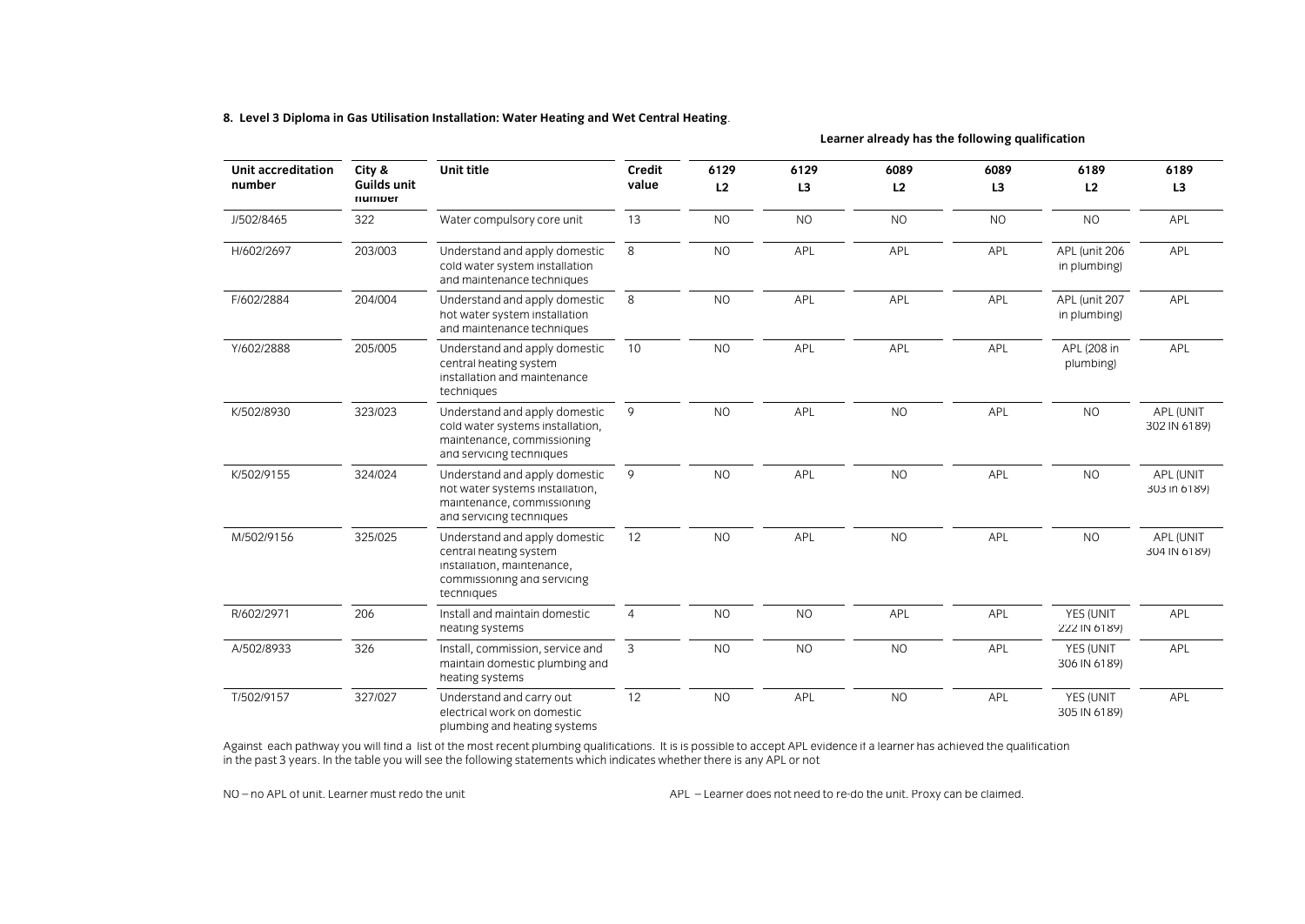**Learner already has the following qualification City &**  Unit title **Unit accreditation 6129 6089 6089 6189 6189 Unit title Credit value 6129 numper** J/502/8465 322 13 **NO NO NO NO NO** APL J/502/8465 322 Water compulsory core unit 13 NO NO NO NO NO APL H/602/2697 203/003 H/602/2697 203/003 Understand and apply domestic 4 NO APL APL APL APL (unit 206 APL  $\overline{4}$  $N<sub>O</sub>$ APL APL APL APL and maintenance techniques F/602/2884 204/004 Understand and apply domestic 8 **NO** APL APL APL APL (unit 207 APL F/602/2884 204/004 Understand and apply domestic 8 NO APL APL APL APL (unit 207 APL and maintenance techniques Y/602/2888 205/005 Understand and apply domestic Viderstand and apply domestic 10 NO APL APL APL APL APL APL APL APL 208 in<br>
central heating system blumbing  $\overline{10}$  $N<sub>O</sub>$ APL APL APL APL installation and maintenance techniques **NO** API API K/502/8930 323/023 Understand and apply domestic Understand and apply domestic 9 0 NO APL NO APL NO APL NO APL NO APL NO APL NO APL NO APL NO APL (UNIT 302  $\overline{Q}$  $N<sub>O</sub>$  $N<sub>O</sub>$ maintenance, commissioning and servicing techniques K/502/9155 324/024 Understand and apply domestic  $\overline{9}$ Understand and apply domestic 9<br>
NO APL NO APL NO APL NO APL NO APL NO APL NO APL NO APL NO APL NO APL NO APL APL (UNIT 303  $\overline{NQ}$ **API**  $\overline{N}$ **API**  $N<sub>O</sub>$ maintenance, commissioning and servicing techniques M/502/9156 325/025 Understand and apply domestic 12  $N<sub>O</sub>$ API  $N<sub>O</sub>$ API  $N<sub>O</sub>$ API (UNIT 304 MOSE AND THE CENTRE CONTROL CONTROL CONTROL CONTROL CONTROL CONTROL CONTROL CONTROL CONTROL CONTROL CONTROL CONTROL CONTROL CONTROL CONTROL CONTROL CONTROL CONTROL CONTROL CONTROL CONTROL CONTROL CONTROL CONTROL CONTROL CO central heating system IN 6189)<br>
IN 6189 Installation, maintenance,

R/602/2007 206 Install and maintain domestic 4 NO NO APPENDIX 10 NO NO APPENDIX 10 NO NO APPENDIX 10 NO APPENDIX 1<br>Preacting systems

 $\frac{1}{2}$  Heating and Wet Central Heating **Heating and Wet Central Heating.**

Against each pathway you will find a list of the most recent plumbing qualifications. It is is possible to accept APL evidence if a learner has achieved the qualification in the past 3 years. In the table you will see the in the past 3 years. In the table you will see the following statements which indicates whether there is any APL or not

 $\overline{4}$ 

commissioning and servicing

Install and maintain domestic

techniques

heating systems

206

326

R/602/2971

A/502/8933

NO – no APL of unit APL – Learner must redo the unit APL – Learner does not need to re-do-the unit. Proxy can be claimed.

<u>heating systems 222 Inc. (222 Inc. (222 Inc. (222 Inc. (222 Inc. (222 Inc. (223 Inc. (223 Inc. (224 Inc. (224 Inc. (224 Inc. (224 Inc. (224 Inc. (224 Inc. (224 Inc. (224 Inc. (224 Inc. (224 Inc. (224 Inc. (224 Inc. (224 I</u> Article A/502/893 Install, commission, service and 3 NO NO NO NO APL YES (UNIT Maintain domestic plumbing and 3 NO NO APL 306 IN 6189)  $\frac{1}{2}$  matrix  $\frac{1}{2}$  and  $\frac{1}{2}$  in  $\frac{1}{2}$  in  $\frac{1}{2}$  in  $\frac{1}{2}$  in  $\frac{1}{2}$  in  $\frac{1}{2}$  in  $\frac{1}{2}$  in  $\frac{1}{2}$  in  $\frac{1}{2}$  in  $\frac{1}{2}$  in  $\frac{1}{2}$  in  $\frac{1}{2}$  in  $\frac{1}{2}$  in  $\frac{1}{2}$  in  $\frac{1}{2}$ 

**NO** 

APL

APL

APL

APL

N<sub>O</sub>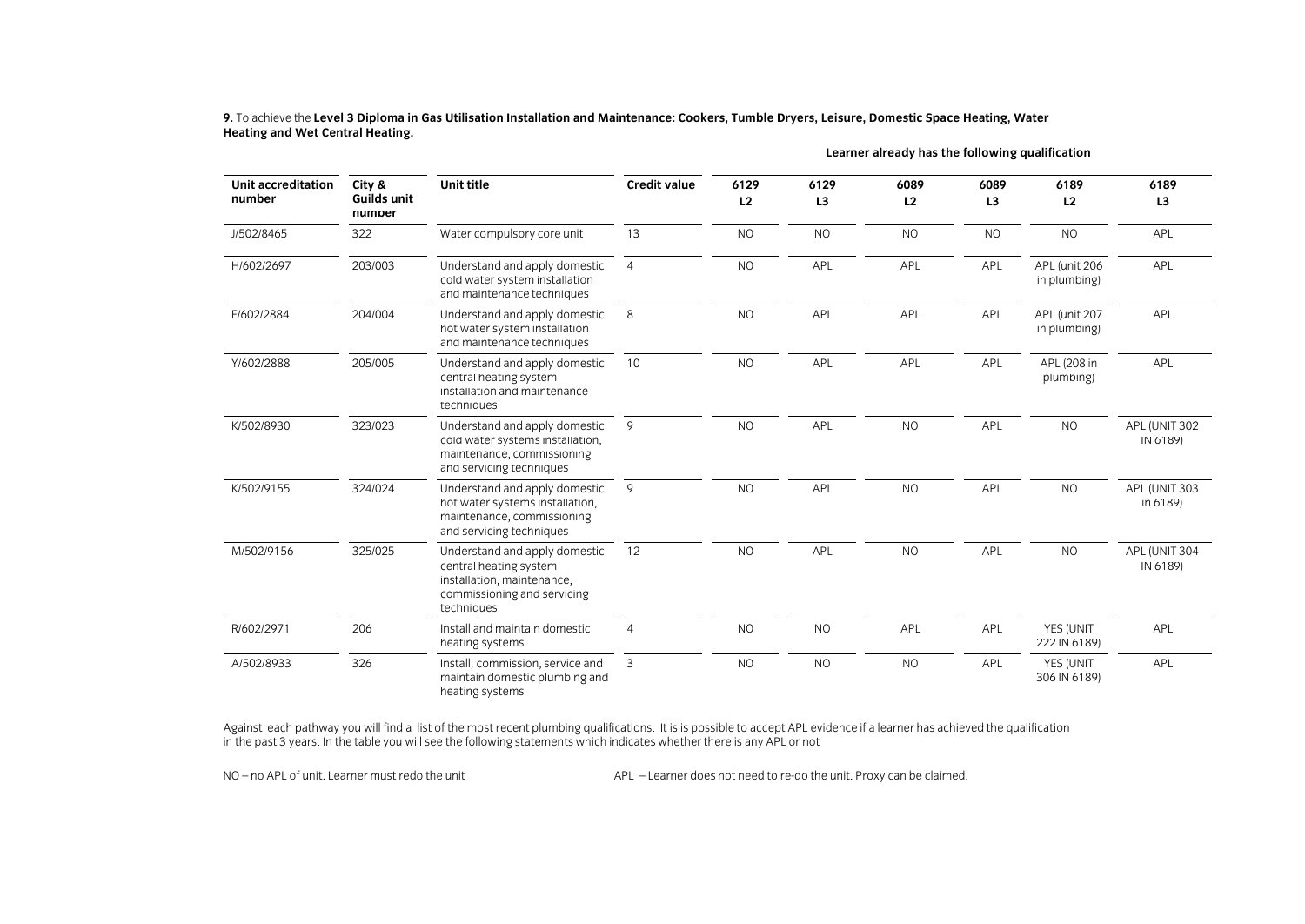Wet Central Heating and Domestic Warm Air  $\frac{1}{2}$ **Wet Central Heating and Domestic Warm Air**.

| Unit<br>accreditation<br>numper | City & Guilds<br>unit number | Unit title                                                                                                                         | Credit<br>value | 6129<br>L2     | 6129<br>L <sub>3</sub> | 6089<br>L2     | 6089<br>L <sub>3</sub> | 6189<br>L2                    | 6189<br>L3                |
|---------------------------------|------------------------------|------------------------------------------------------------------------------------------------------------------------------------|-----------------|----------------|------------------------|----------------|------------------------|-------------------------------|---------------------------|
| J/502/8465                      | 322                          | Water compulsory core unit                                                                                                         | 13              | N <sub>O</sub> | <b>NO</b>              | <b>NO</b>      | N <sub>O</sub>         | <b>NO</b>                     | APL                       |
| H/602/2697                      | 203/003                      | Understand and apply domestic<br>cold water system installation<br>and maintenance techniques                                      | 8               | <b>NO</b>      | APL                    | APL            | APL                    | APL (unit 206 in<br>plumbing) | APL                       |
| F/602/2884                      | 204/004                      | Understand and apply domestic<br>hot water system installation<br>and maintenance techniques                                       | 8               | <b>NO</b>      | APL                    | APL            | APL                    | APL (unit 207 in<br>plumbing) | <b>APL</b>                |
| Y/602/2888                      | 205/005                      | Understand and apply domestic<br>central heating system<br>installation and maintenance<br>techniques                              | 10              | <b>NO</b>      | APL                    | APL            | APL                    | APL (208 in<br>plumbing)      | APL                       |
| K/502/8930                      | 323/023                      | Understand and apply domestic<br>cold water systems installation,<br>maintenance, commissioning<br>and servicing techniques        | 9               | <b>NO</b>      | APL                    | <b>NO</b>      | APL                    | <b>NO</b>                     | APL (UNIT<br>302 IN 6189) |
| K/502/9155                      | 324/024                      | Understand and apply domestic<br>hot water systems installation,<br>maintenance, commissioning<br>and servicing techniques         | 9               | <b>NO</b>      | APL                    | <b>NO</b>      | APL                    | <b>NO</b>                     | APL (UNIT<br>303 in 6189) |
| M/502/9156                      | 325/025                      | Understand and apply domestic<br>central heating system<br>installation, maintenance,<br>commissioning and servicing<br>techniques | 12              | <b>NO</b>      | APL                    | <b>NO</b>      | APL                    | <b>NO</b>                     | APL (UNIT<br>304 IN 6189) |
| R/602/2971                      | 206                          | Install and maintain domestic<br>heating systems                                                                                   | $\overline{4}$  | <b>NO</b>      | <b>NO</b>              | <b>APL</b>     | APL                    | YES (UNIT 222<br>IN 6189)     | <b>APL</b>                |
| A/502/8933                      | 326                          | Install, commission, service and<br>maintain domestic plumbing and<br>heating systems                                              | 3               | <b>NO</b>      | <b>NO</b>              | N <sub>O</sub> | APL                    | YES (UNIT 306<br>IN 6189)     | APL                       |
| T/502/9157                      | 327/027                      | Understand and carry out<br>electrical work on domestic<br>plumbing and heating systems                                            | 12              | <b>NO</b>      | <b>APL</b>             | <b>NO</b>      | <b>APL</b>             | YES (UNIT 305<br>IN 6189)     | <b>APL</b>                |

**Learner already has the following qualification**

 $\alpha$  and the most recent particle will find a list of the most recent plumbing qualities  $\alpha$  is the most recent plumbing qualities of the most  $\alpha$  learner has actually contributed to achieve if a learner has achieved th in the past 3 years. In the table you will see the following statements which indicates whether there is any APL or not

NO - no APL of unit. Learner must redo the unit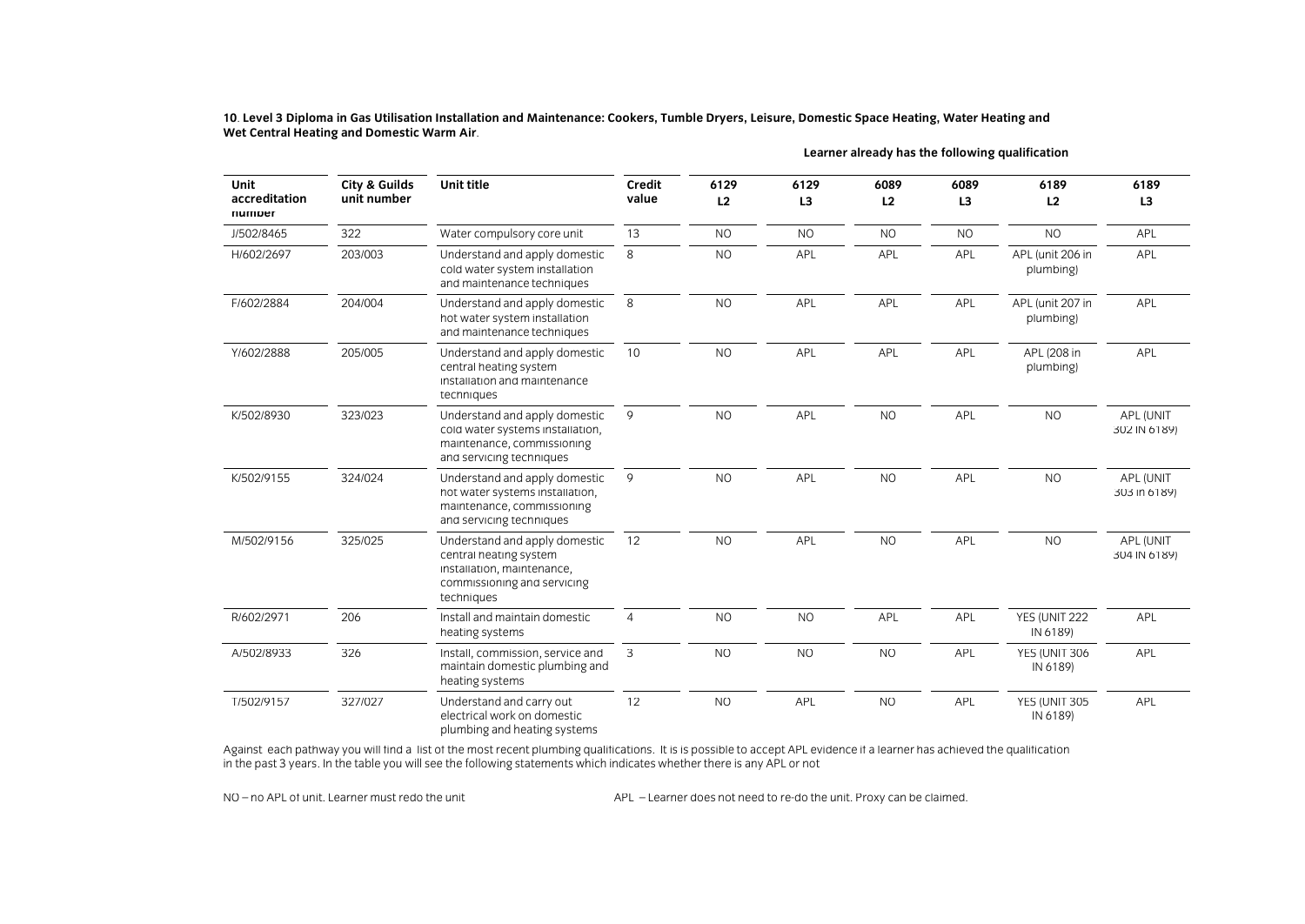**14. Level 3 Diploma in Gas Utilisation Installation and Maintenance: Water Heating and Wet Central Heating**

| <b>Unit</b><br>accreditation<br>numper | <b>City &amp; Guilds</b><br>unit number | Unit title                                                                                                                         | Credit<br>value | 6129<br>L2 | 6129<br>L3     | 6089<br>L2 | 6089<br>L <sub>3</sub> | 6189<br>L2                    | 6189<br>L3                |
|----------------------------------------|-----------------------------------------|------------------------------------------------------------------------------------------------------------------------------------|-----------------|------------|----------------|------------|------------------------|-------------------------------|---------------------------|
| J/502/8465                             | 322                                     | Water compulsory core unit                                                                                                         | 13              | <b>NO</b>  | <b>NO</b>      | <b>NO</b>  | <b>NO</b>              | <b>NO</b>                     | APL                       |
| H/602/2697                             | 203/003                                 | Understand and apply domestic<br>cold water system installation<br>and maintenance techniques                                      | 8               | <b>NO</b>  | APL            | <b>APL</b> | APL                    | APL (unit 206 in<br>plumbing) | <b>APL</b>                |
| F/602/2884                             | 204/004                                 | Understand and apply domestic<br>hot water system installation<br>and maintenance techniques                                       | 8               | <b>NO</b>  | APL            | APL        | APL                    | APL (unit 207 in<br>plumbing) | APL                       |
| Y/602/2888                             | 205/005                                 | Understand and apply domestic<br>central heating system<br>installation and maintenance<br>techniques                              | 10              | <b>NO</b>  | <b>APL</b>     | APL        | APL                    | APL (208 in<br>plumbing)      | APL                       |
| K/502/8930                             | 323/023                                 | Understand and apply domestic<br>cold water systems installation,<br>maintenance, commissioning<br>and servicing techniques        | 9               | <b>NO</b>  | APL            | <b>NO</b>  | APL                    | <b>NO</b>                     | APL (UNIT<br>302 IN 6189) |
| K/502/9155                             | 324/024                                 | Understand and apply domestic<br>hot water systems installation,<br>maintenance, commissioning<br>and servicing techniques         | 9               | <b>NO</b>  | APL            | <b>NO</b>  | APL                    | <b>NO</b>                     | APL (UNIT<br>303 in 6189) |
| M/502/9156                             | 325/025                                 | Understand and apply domestic<br>central heating system<br>installation, maintenance,<br>commissioning and servicing<br>techniques | 12              | <b>NO</b>  | APL            | <b>NO</b>  | APL                    | <b>NO</b>                     | APL (UNIT<br>304 IN 6189) |
| R/602/2971                             | 206                                     | Install and maintain domestic<br>heating systems                                                                                   | $\overline{4}$  | <b>NO</b>  | N <sub>O</sub> | APL        | APL                    | YES (UNIT 222<br>IN 6189)     | APL                       |
| A/502/8933                             | 326                                     | Install, commission, service and<br>maintain domestic plumbing and<br>heating systems                                              | 3               | <b>NO</b>  | <b>NO</b>      | <b>NO</b>  | APL                    | YES (UNIT 306<br>IN 6189)     | APL                       |
| T/502/9157                             | 327/027                                 | Understand and carry out<br>electrical work on domestic<br>plumbing and heating systems                                            | 12              | <b>NO</b>  | APL            | <b>NO</b>  | APL                    | YES (UNIT 305<br>IN 6189)     | APL                       |

**Learner already has the following qualification**

plumbing and heating systems  $\alpha$  and the most recent particle will find a list of the most recent plumbing qualities  $\alpha$  is the most recent plumbing qualities of the most  $\alpha$  learner has actually contributed to achieve if a learner has achieved th in the past 3 years. In the table you will see the following statements which indicates whether there is any APL or not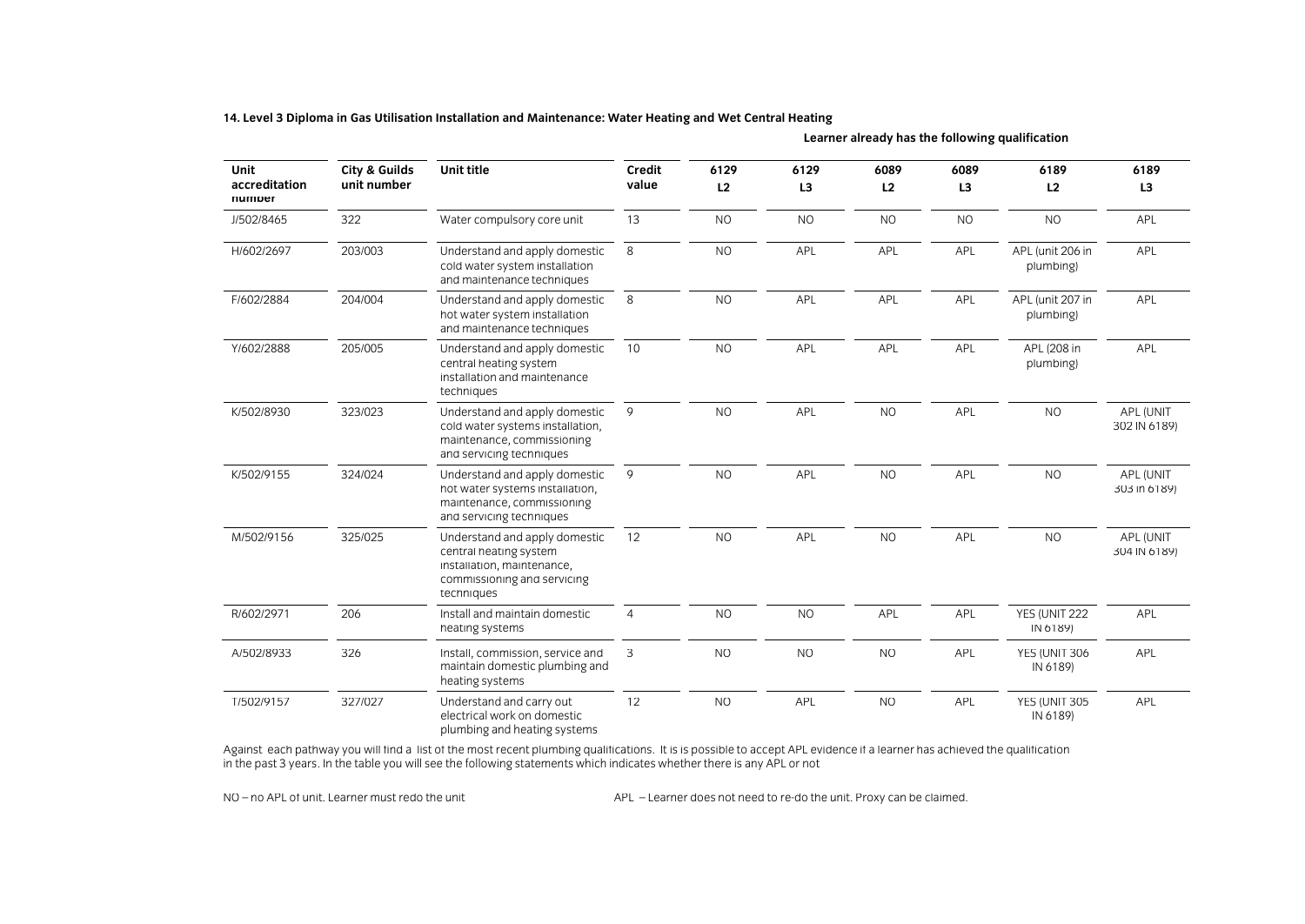16. Level 3 Diploma in Gas Utilisation Maintenance: Cookers, Tumble Dryers, Leisure, Domestic Space Heating, Water Heating and Wet Central **Heating**

| <b>Unit</b><br>accreditation<br>numper | <b>City &amp; Guilds</b><br>unit number | Unit title                                                                                                                         | Credit<br>value | 6129<br>L2     | 6129<br>L <sub>3</sub> | 6089<br>L2 | 6089<br>L <sub>3</sub> | 6189<br>L2                    | 6189<br>L3                |
|----------------------------------------|-----------------------------------------|------------------------------------------------------------------------------------------------------------------------------------|-----------------|----------------|------------------------|------------|------------------------|-------------------------------|---------------------------|
| J/502/8465                             | 322                                     | Water compulsory core unit                                                                                                         | 13              | N <sub>O</sub> | <b>NO</b>              | <b>NO</b>  | <b>NO</b>              | <b>NO</b>                     | <b>APL</b>                |
| H/602/2697                             | 203/003                                 | Understand and apply domestic<br>cold water system installation<br>and maintenance techniques                                      | 8               | <b>NO</b>      | APL                    | APL        | APL                    | APL (unit 206 in<br>plumbing) | APL                       |
| F/602/2884                             | 204/004                                 | Understand and apply domestic<br>hot water system installation<br>and maintenance techniques                                       | 8               | <b>NO</b>      | APL                    | APL        | APL                    | APL (unit 207 in<br>plumbing) | APL                       |
| Y/602/2888                             | 205/005                                 | Understand and apply domestic<br>central heating system<br>installation and maintenance<br>techniques                              | 10              | <b>NO</b>      | APL                    | APL        | APL                    | APL (208 in<br>plumbing)      | <b>APL</b>                |
| K/502/8930                             | 323/023                                 | Understand and apply domestic<br>cold water systems installation,<br>maintenance, commissioning<br>and servicing techniques        | 9               | <b>NO</b>      | APL                    | <b>NO</b>  | APL                    | <b>NO</b>                     | APL (UNIT<br>302 IN 6189) |
| K/502/9155                             | 324/024                                 | Understand and apply domestic<br>hot water systems installation,<br>maintenance, commissioning<br>and servicing techniques         | 9               | <b>NO</b>      | <b>APL</b>             | <b>NO</b>  | APL                    | <b>NO</b>                     | APL (UNIT<br>303 in 6189) |
| M/502/9156                             | 325/025                                 | Understand and apply domestic<br>central heating system<br>installation, maintenance,<br>commissioning and servicing<br>techniques | 12              | <b>NO</b>      | APL                    | <b>NO</b>  | APL                    | <b>NO</b>                     | APL (UNIT<br>304 IN 6189) |
| R/602/2971                             | 206                                     | Install and maintain domestic<br>heating systems                                                                                   | $\overline{4}$  | <b>NO</b>      | <b>NO</b>              | <b>APL</b> | APL                    | YES (UNIT 222<br>IN 6189)     | APL                       |
| A/502/8933                             | 326                                     | Install, commission, service and<br>maintain domestic plumbing and<br>heating systems                                              | 3               | <b>NO</b>      | <b>NO</b>              | <b>NO</b>  | APL                    | YES (UNIT 306<br>IN 6189)     | APL                       |
| T/502/9157                             | 327/027                                 | Understand and carry out<br>electrical work on domestic<br>plumbing and heating systems                                            | 12              | N <sub>O</sub> | APL                    | <b>NO</b>  | APL                    | YES (UNIT 305<br>IN 6189)     | APL                       |

**Learner already has the following qualification**

plumbing and heating systems Against each pathway you will see the following statements which indicates whether there is any APL or not accept APL evidence is any APL or not  $\frac{1}{10}$  years. In the table you will see the following statements which indicates when  $\frac{1}{10}$  learner deep not no od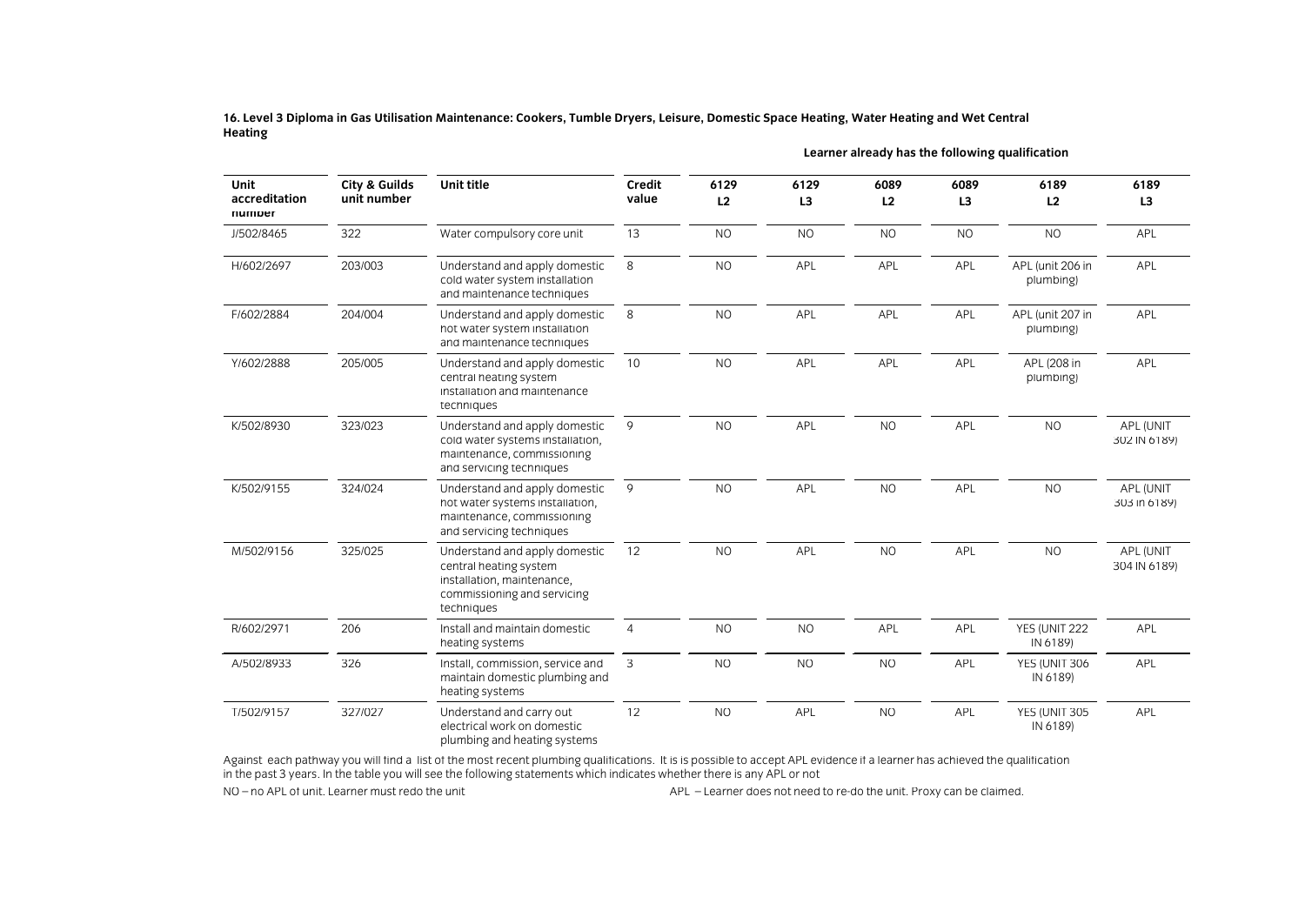and Domestic Warm Air  $\frac{1}{2}$ 

| Unit<br>accreditation<br>numper | City & Guilds<br>unit number | Unit title                                                                                                                         | Credit<br>value | 6129<br>L2     | 6129<br>L <sub>3</sub> | 6089<br>L2 | 6089<br>L <sub>3</sub> | 6189<br>L2                    | 6189<br>L <sub>3</sub>    |
|---------------------------------|------------------------------|------------------------------------------------------------------------------------------------------------------------------------|-----------------|----------------|------------------------|------------|------------------------|-------------------------------|---------------------------|
| J/502/8465                      | 322                          | Water compulsory core unit                                                                                                         | 13              | <b>NO</b>      | <b>NO</b>              | <b>NO</b>  | <b>NO</b>              | <b>NO</b>                     | APL                       |
| H/602/2697                      | 203/003                      | Understand and apply domestic<br>cold water system installation<br>and maintenance techniques                                      | 8               | <b>NO</b>      | APL                    | APL        | APL                    | APL (unit 206 in<br>plumbing) | APL                       |
| F/602/2884                      | 204/004                      | Understand and apply domestic<br>hot water system installation<br>and maintenance techniques                                       | 8               | <b>NO</b>      | <b>APL</b>             | APL        | APL                    | APL (unit 207 in<br>plumbing) | APL                       |
| Y/602/2888                      | 205/005                      | Understand and apply domestic<br>central heating system<br>installation and maintenance<br>techniques                              | 10 <sup>°</sup> | <b>NO</b>      | <b>APL</b>             | <b>APL</b> | APL                    | APL (208 in<br>plumbing)      | <b>APL</b>                |
| K/502/8930                      | 323/023                      | Understand and apply domestic<br>cold water systems installation,<br>maintenance, commissioning<br>and servicing techniques        | 9               | <b>NO</b>      | <b>APL</b>             | <b>NO</b>  | APL                    | NO                            | APL (UNIT<br>302 IN 6189) |
| K/502/9155                      | 324/024                      | Understand and apply domestic<br>hot water systems installation,<br>maintenance, commissioning<br>and servicing techniques         | 9               | <b>NO</b>      | <b>APL</b>             | <b>NO</b>  | APL                    | <b>NO</b>                     | APL (UNIT<br>303 in 6189) |
| M/502/9156                      | 325/025                      | Understand and apply domestic<br>central heating system<br>installation, maintenance,<br>commissioning and servicing<br>techniques | 12              | <b>NO</b>      | <b>APL</b>             | <b>NO</b>  | APL                    | <b>NO</b>                     | APL (UNIT<br>304 IN 6189) |
| R/602/2971                      | 206                          | Install and maintain domestic<br>heating systems                                                                                   | $\overline{4}$  | <b>NO</b>      | <b>NO</b>              | APL        | APL                    | YES (UNIT 222<br>IN 6189)     | APL                       |
| A/502/8933                      | 326                          | Install, commission, service and<br>maintain domestic plumbing and<br>heating systems                                              | 3               | <b>NO</b>      | <b>NO</b>              | <b>NO</b>  | APL                    | YES (UNIT 306<br>IN 6189)     | APL                       |
| T/502/9157                      | 327/027                      | Understand and carry out<br>electrical work on domestic<br>plumbing and heating systems                                            | 12              | N <sub>O</sub> | APL                    | <b>NO</b>  | APL                    | YES (UNIT 305<br>IN 6189)     | APL                       |

**Learner already has the following qualification**

plumbing and heating systems Against each pathway you will see the following statements which indicates whether there is any APL or not accept APL evidence is any APL or not  $\frac{1}{10}$  years. In the table you will see the following statements which indicates when  $\frac{1}{10}$  learner deep not no od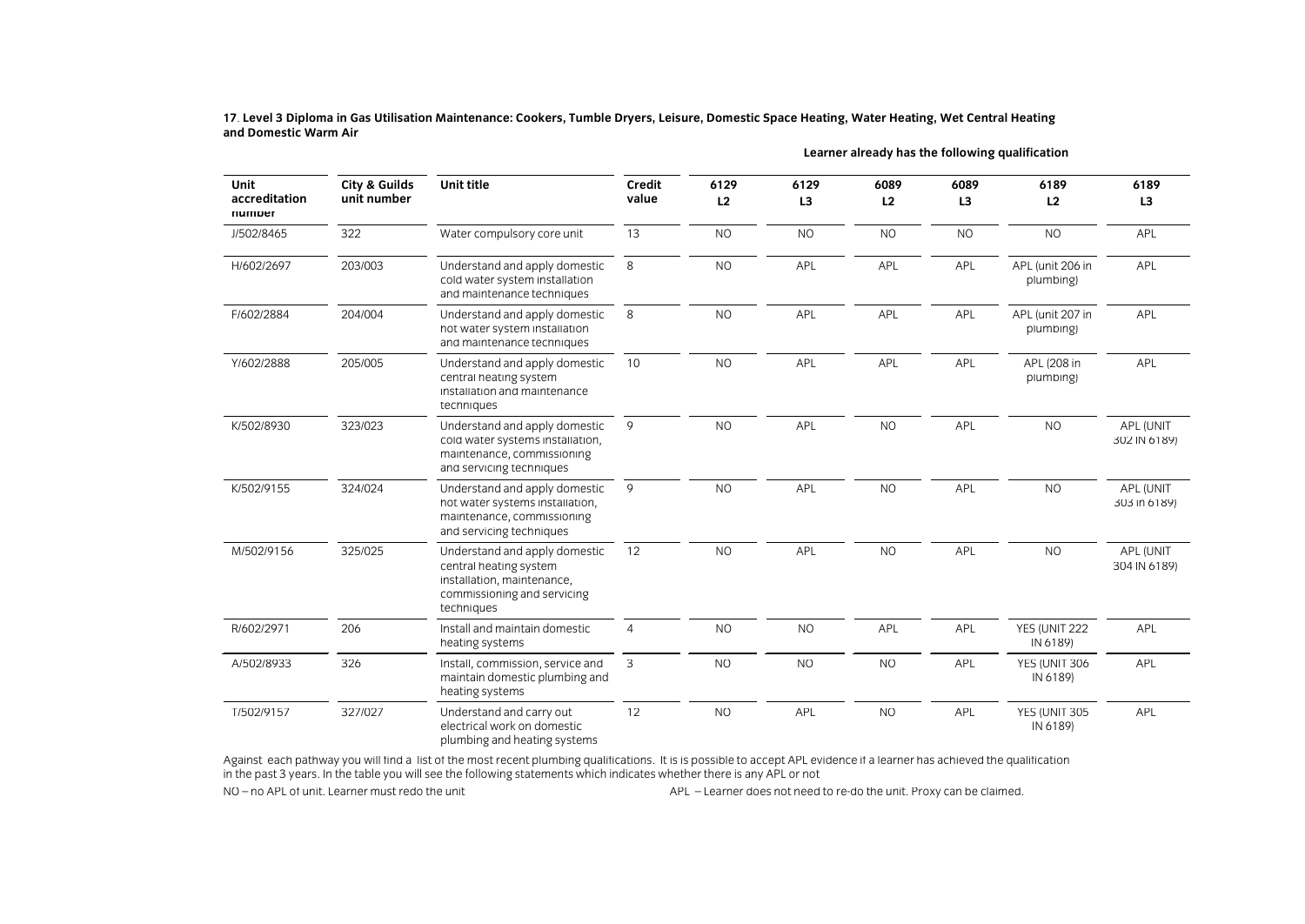## **18. Level 3 Diploma in Gas Utilisation Maintenance: Water Heating and Wet Central Heating**

**Learner already has the following qualification**

| <b>Unit</b><br>accreditation<br>numper | <b>City &amp; Guilds</b><br>unit number | Unit title                                                                                                                         | Credit<br>value | 6129<br>L2 | 6129<br>L3 | 6089<br>L2     | 6089<br>L <sub>3</sub> | 6189<br>L2                    | 6189<br>L3                |
|----------------------------------------|-----------------------------------------|------------------------------------------------------------------------------------------------------------------------------------|-----------------|------------|------------|----------------|------------------------|-------------------------------|---------------------------|
| H/602/2697                             | 203/003                                 | Understand and apply domestic<br>cold water system installation<br>and maintenance techniques                                      | 8               | <b>NO</b>  | <b>NO</b>  | N <sub>O</sub> | <b>NO</b>              | <b>NO</b>                     | <b>APL</b>                |
| F/602/2884                             | 204/004                                 | Understand and apply domestic<br>hot water system installation<br>and maintenance techniques                                       | 8               | <b>NO</b>  | APL        | APL            | APL                    | APL (unit 206 in<br>plumbing) | <b>APL</b>                |
| Y/602/2888                             | 205/005                                 | Understand and apply domestic<br>central heating system<br>installation and maintenance<br>techniques                              | 10              | <b>NO</b>  | <b>APL</b> | <b>APL</b>     | APL                    | APL (unit 207 in<br>plumbing) | <b>APL</b>                |
| K/502/8930                             | 323/023                                 | Understand and apply domestic<br>cold water systems installation,<br>maintenance, commissioning<br>and servicing techniques        | 9               | APL        | APL        | APL            | APL                    | APL (208 in<br>plumbing)      | APL                       |
| K/502/9155                             | 324/024                                 | Understand and apply domestic<br>hot water systems installation.<br>maintenance, commissioning<br>and servicing techniques         | 9               | <b>NO</b>  | APL        | N <sub>O</sub> | APL                    | <b>NO</b>                     | APL (UNIT<br>302 IN 6189) |
| M/502/9156                             | 325/025                                 | Understand and apply domestic<br>central heating system<br>installation, maintenance,<br>commissioning and servicing<br>techniques | 12              | <b>NO</b>  | <b>APL</b> | <b>NO</b>      | APL                    | <b>NO</b>                     | APL (UNIT<br>303 in 6189) |
| R/602/2971                             | 206                                     | Install and maintain domestic<br>heating systems                                                                                   | $\overline{4}$  | <b>NO</b>  | APL        | <b>NO</b>      | APL                    | <b>NO</b>                     | APL (UNIT<br>304 IN 6189) |
| A/502/8933                             | 326                                     | Install, commission, service and<br>maintain domestic plumbing and<br>heating systems                                              | 3               | <b>NO</b>  | <b>NO</b>  | APL            | APL                    | YES (UNIT 222<br>IN 6189)     | APL                       |
| T/502/9157                             | 327/027                                 | Understand and carry out<br>electrical work on domestic<br>plumbing and heating systems                                            | 12              | <b>NO</b>  | APL        | <b>NO</b>      | APL                    | YES (UNIT 306<br>IN 6189)     | APL                       |

plumbing and heating systems Against each pathway you will see the following statements which indicates whether there is any APL or not accept APL evidence is any APL or not in the past 3 years. In the table you will see the following statements which indicates whether there is any APL or not